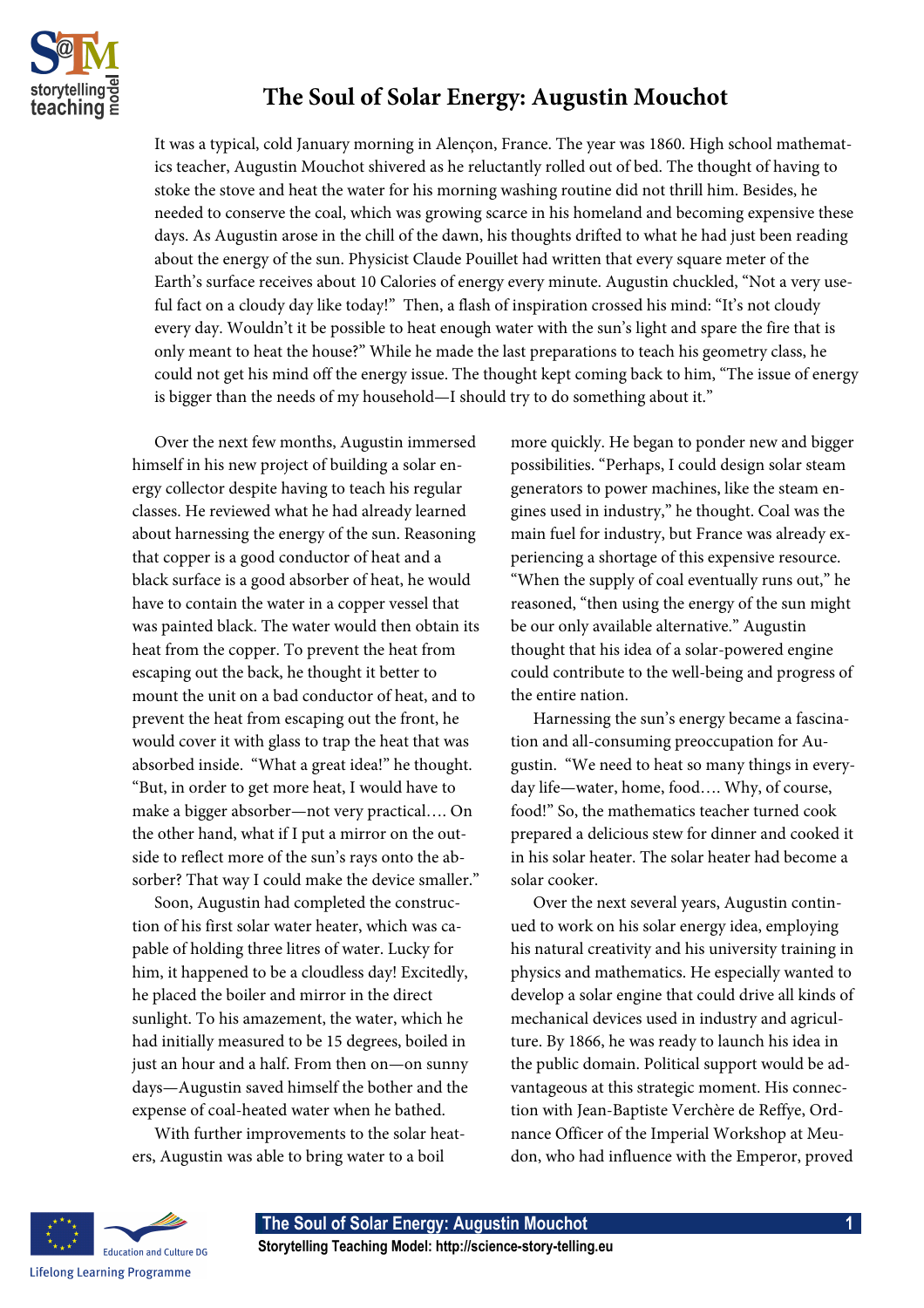

useful. De Reffye persuaded Napoleon III to attend a demonstration of Augustin's new solar engine. The Emperor was so impressed with the invention that he immediately granted Augustin the full assistance of the Imperial Workshop. With this level of technical assistance, the inventor could forge ahead.

By the next year, Augustin had perfected a solar engine capable of driving an Archimedean screw that could be used to pump water for irrigation. In its design, he found that the main considerations were the geometrical arrangement of the heat absorber and the mirror. The best shape for the mirror was an open-ended cone, with the curious mathematical name of "frustocone," that focused the sun's rays along a line on its axis where a narrow cylindrical heat absorber, which contained the steam generator, was located. The device was installed in Paris, and at that occasion, Augustin remarked, "The problem of the steamdriven solar machine has been completely solved. We should judge from this result that the engine would best be used in tropical regions, where we should go to test the device in practical situations."

A logical testing location for Augustin was Algeria, a French colony in the tropics, conquered in 1830. Of course, he still had to continue in his teaching position, which entailed restrictions of time and finances. Augustin quickly realized that in order to be able to reach his goals, he would need to obtain major government funding and leave from his teaching duties. Just when he was poised to take his final, strategic steps to obtain funding, war broke out between France and Germany. It was 1870. The war was fast and furious, and, by the next year, France had been defeated, Napoleon III had been sent into exile, and a new government was formed—the French Third Republic. Many of the arrangements that Augustin had had in place vanished, the notable solar machine that he had set up in Paris was nowhere to be found, and the technical support from the Imperial Workshop was suspended. It was a monumental setback for Augustin, but he was not discouraged.

From 1871, then, Augustin set out to lay the groundwork for his solar dreams in other ways: by writing about his work and applying for patents.

Astonishingly, while still being a full-time mathematics teacher, he managed to complete a 233 page volume, which he entitled *Solar Energy and its Industrial Applications*. The book advertised his dream of, in his words, "finding a convenient way to collect and use sunlight directly for the benefit of agriculture and industry in the hottest regions of the world." In order to establish the importance of his ideas, he was able to register three patents for his designs, and by 1876, he had achieved sufficient fame with his work that the government awarded him a silver medal. Most importantly, though, that year Augustin was granted leave with pay from his teaching position by the government so that he could devote all of his time to his work on solar energy in the tropics. His dream would come true at last! In the very next year, Augustin Mouchot set sail for Algeria—financed by a huge government grant of 10,000 francs.

In Algeria, he invented and tested many versions of his solar energy devices for many different useful purposes. Perfecting his solar cooker proved strategic for the military, which could better conceal their positions as they prepared their food in smoke-free heaters. His report on his inventions to the government impressed the General Council so much that Augustin was granted 5,000 francs to design and build the largest solar collector ever to be built. It was to be exhibited at the Paris World Fair of 1878.

For the difficult task of building the giant solar collector, Augustin placed a talented, young engineer, Abel Pifre, in charge. Although the World Fair took place between May 1 and October 31, the mirror was completed only by the second of September. At that time, the collector was able to bring 70 litres of water to a boil in half an hour and generate steam pressure of six atmospheres. Augustin and Abel used the steam generator to drive an ice-making machine, using the hot sun's rays to produce a block of ice. The people at the fair marvelled at the phenomenon—producing ice from heat! The jury of the Fair was so impressed that it awarded Augustin the gold medal in his category, and the Ministry of Agriculture and Trade, not to be outdone, named him Knight of the Legion of Honour.

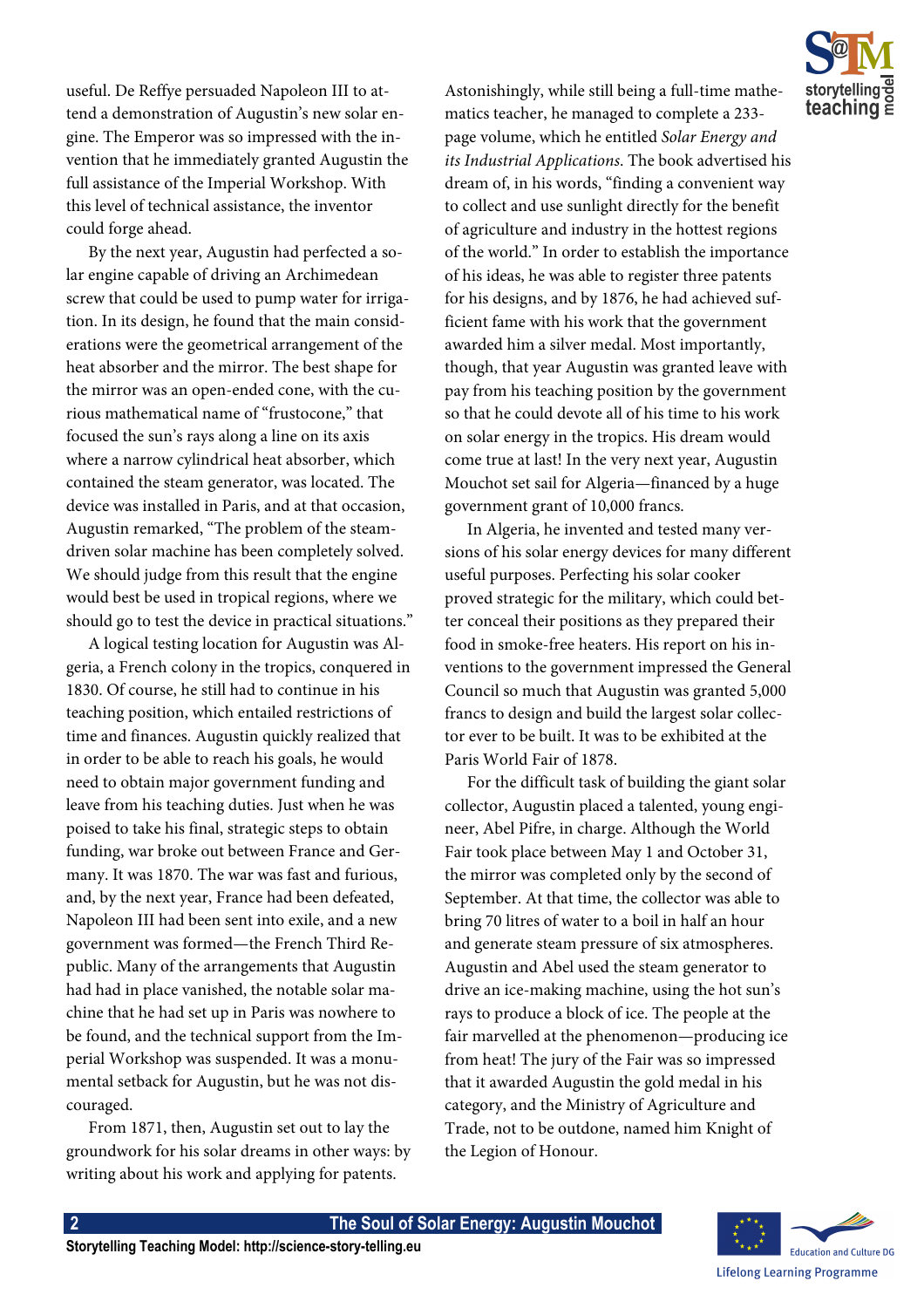

Not wanting to waste the opportunity provided by the honours, Augustin applied for government funding for a new mission to Algeria immediately after the World Fair. Inexplicably, and to his dismay, the government granted him only 5,000 francs. His disappointment at the inadequate support, however, did not keep him from pursuing his mission, and he departed for Algeria, once again, to perform new experiments.

Ever optimistic, he, once more, returned to France to apply for a large amount of new funding. This time, his request was denied outright. What a letdown for Augustin! The government, having commissioned a study on the economic viability of solar energy, had concluded that there was no justification for further research. National and global events were fast eroding Augustin's aspirations. More coal deposits had been discovered in eastern France, making coal more abundant and less expensive, and lessening the pressure to develop other energy sources. In the USA, oil, having been discovered in 1859, was already being harnessed as a fuel to supply energy needs. Ironically, the 1878 World Fair, where Augustin had gained his international stature, marked the unveiling of the internal combustion engine. This proved to be the final undoing of Augustin's fading solar-energy dream.

Could the situation get any worse? It did. Augustin's leave from teaching was to expire in the following year, but circumstances prevented him even from resuming his position, as a serious bacterial infection, which he had contracted in Algeria, had left him deaf. A small consolation was that his disability allowed him to apply for a pension, which was fortunate, as he had already reached the age of 55 years.

Deteriorating eyesight and meagre finances plagued his retirement. Yet, he was able to complete and publish an important book on geometry in 1892, for which he received a prize from the Science Academy. Thereafter, he receded from the public eye. In 1907, a member of the Science

Academy discovered that Augustin was living in deep misery, and the Academy generously granted him an additional pension of 1,200 francs.

One day, the lonely Augustin received a visitor. It was the military doctor Félix Pasteur from Algeria. The doctor told him about the use of solar water heaters in hospitals and military barracks there and expressed appreciation to him for this valuable contribution. It was one of the last satisfying joys Augustin was to experience. On October 4, 1912, eighty-seven-year-old Augustin Mouchot, no longer capable of even picking up his pension from the post box, died penniless and alone.

How the coincidental interplay of economics, politics, and history can crush humanitarian ideals and decimate noble dreams!

## **References**

- Kryza, F. (2003). *The Power of Light: The Epic Story of Man's Quest to Harness the Sun*. New York: McGraw-Hill.
- Larousse Encyclopedia. Augustin-Bernard Mouchot. [http://www.larousse.fr/encyclopedie/article/Larousseen\_- \_Article/11013613#]
- Quinnez, B. (2011). Augustin-Bernard Mouchot (1825-1912), un missionnaire de l'énergie solaire. Assemblée Générale de Côte-d'Or de l'AMOPA**,** 30 mars 2011. [http://www.amopa21.fr/2011%20conference%20.htm]

**The Soul of Solar Energy: Augustin Mouchot** was edited by Cathrine Froese Klassen with the support the European Commission (project 518094-LLP-1-2011-1-GR-COMENIUS-CMP) and The University of Winnipeg, Canada, and is based, in part, on **Historical Background: The Energy Concept** and **Historical Background: Solar cooker according to Augustin Mouchot** written by Peter Heering, and **Biography: Augustin Bernard Mouchot** written by Tadeusz Kubiak and Jozefina Turlo.

**The Soul of Solar Energy: Augustin Mouchot** was written by Stephen Klassen with the support the European Commission (project 518094-LLP-1-2011-1-GR-COMENIUS-CMP) and The University of Winnipeg, Canada. This publication reflects the views only of the author, and the Commission cannot be held responsible for any use which may be made of the information contained therein.